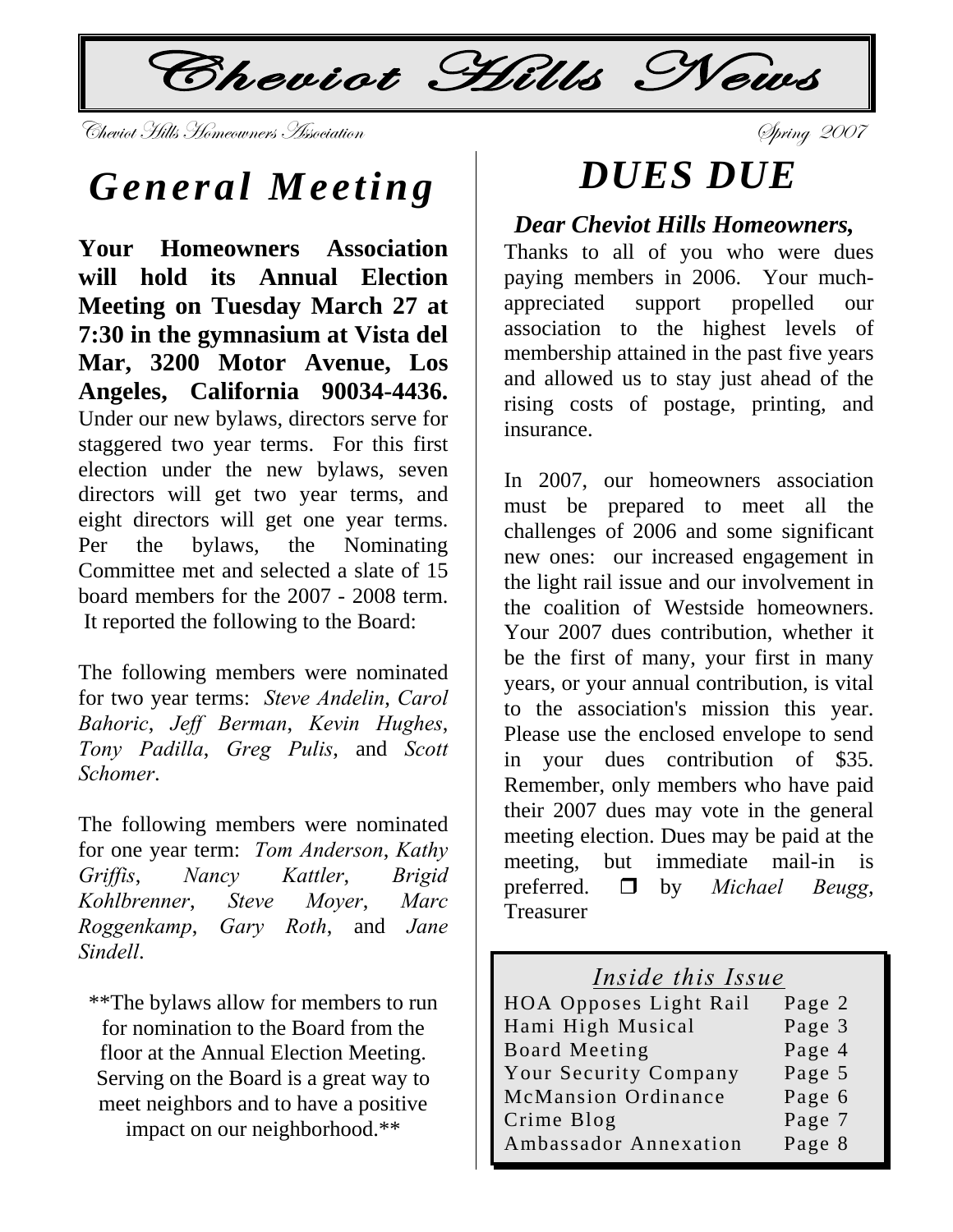Page 2

#### *WHAT HAS THE CURRENT BOARD DONE?*

After months studying the pros and cons and soliciting feedback from our members, we have taken a formal position opposing light rail along the Expo rightof-way and favoring rail along the Venice-Sepulveda alternative route (see Light Rail articles in this newsletter for more details);

We secured \$5 million from Century City developer JMB Realty to fund local causes, such as schools, parks, etc.;

• We have brought suit against the City to enforce the traffic trip cap set forth in the Century City development plan

• We have entered into an innovative profit-sharing agreement with Century Woods HOA with respect to development of a small property in Century City (which could potentially generate substantial revenue to be used for local schools, libraries, parks, police, fire, traffic mitigation)

• We have opened our financial records to the membership (and have published detailed analysis of where dues money is spent)

• We have conducted the first ever comprehensive survey taken of our membership re several major issues facing community (with 270 responses)

• We have greatly expanded our email database

• We have initiated a "crime blog" with regular reports to members (to be added to the crime blog list, e-mail crime@cheviothills.org).

We have overseen completion of the 10 Freeway sound wall

• We have lobbied to keep a convicted sexual molester from taking up residence in the neighborhood

We have monitored and submitted objections to multiple development projects during what has been the most active Century City development time period in recent years

We have revised and passed new by laws, which hadn't been updated in decades

We have established good relations with our neighboring HOAs, and have used this new coalition to greatly increase our political power and effectiveness.

by *Kevin Hughes*, President

## *ASSOCIATION OPPOSES LIGHT RAIL ON EXPO*

Approximately 85 Cheviot homeowners attended our January 3rd monthly Homeowners Association board meeting, at which your Board voted - with no vote in dissent - to take a formal position favoring light rail on Venice and STRONGLY OPPOSING light rail on the Expo right of way, and to immediately hire a consultant to make and develop the strongest possible case on our behalf.

The light rail issue resulted in the largest turnout we have ever had for a monthly board meeting. We thank you all for your interest, patience with the process, and participation. Over 30 of you spoke and voiced your opinions. We heard excellent comments with respect to: the level of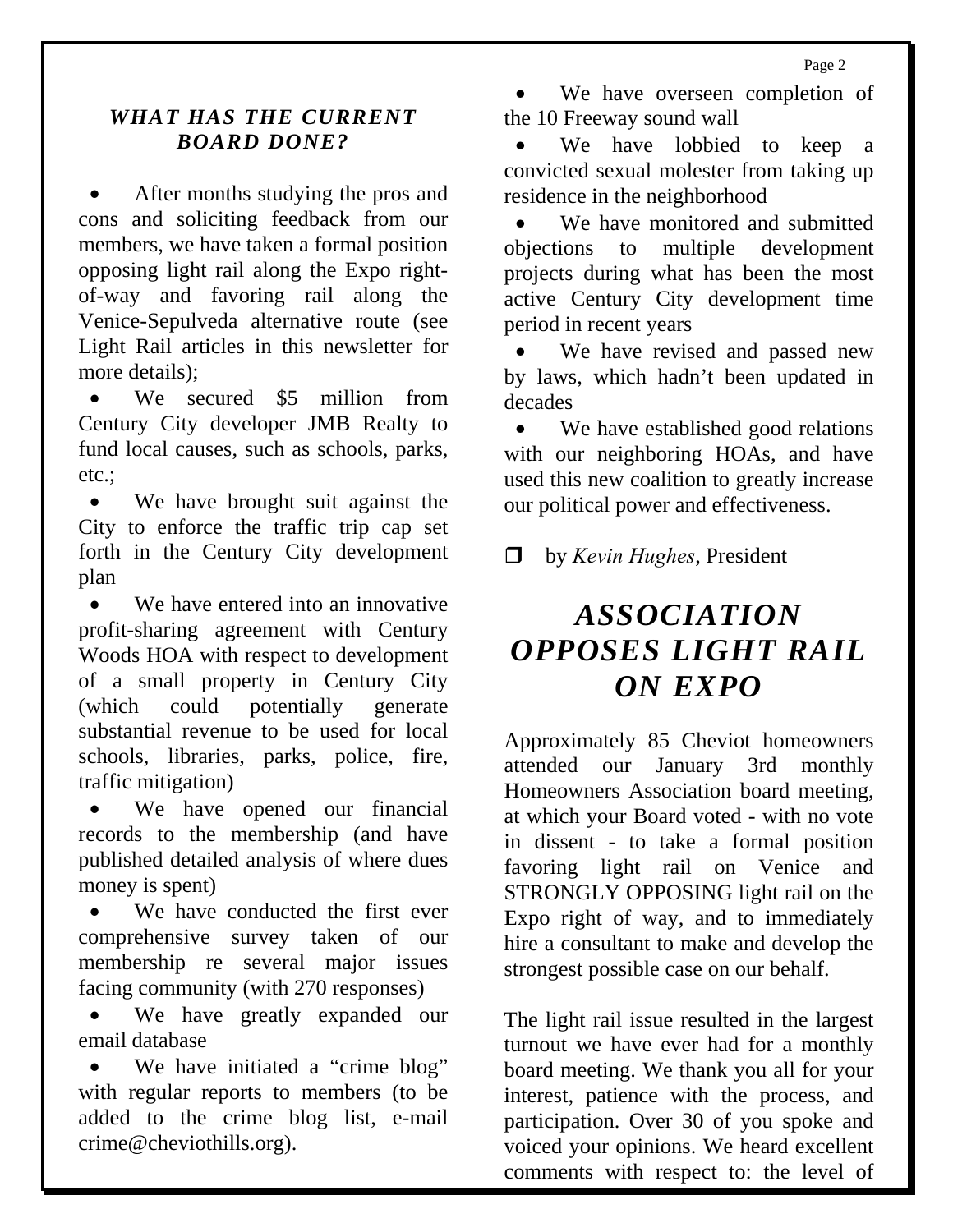sound we can expect from a light rail on Expo; the frequency of trains to be run on the lines; the near-term impacts of construction of rail adjacent to Overland Elementary (and how this construction would likely "play" with realtors and potential homebuyers); the need to make our case based on facts and rational arguments, rather than emotion alone; the need to be PROACTIVE and present decisionmakers with compelling arguments in favor of rail on Venice rather than Expo (such as the commonsense argument that the City should build the rail where the riders are, and adjacent to those communities that actually NEED it); the fact that those older neighbors who no longer drive would likely NOT be able to benefit from rail on Expo because the nearest station would be too distant for them to walk; and the need to unconditionally OPPOSE rail on Expo rather than giving into the notion that rail on Expo is a "done deal."

Our Light Rail Committee has helped position Cheviot for addressing the light rail issue by (a) developing 27 potential impact issues to raise during upcoming public meetings; (b) meeting with representatives of each of the relevant elected officials; and (c) establishing lines of communication so that we know what's going on and can respond early.

Based on our neighborhood-wide survey of this issue, informal polling at each of our Light Rail Committee meetings and our November 15, 2006 General Meeting, and a vote of those attending the January 2007 Board meeting, the response of our membership has been overwhelmingly in favor of light rail along Venice and strongly opposed to light rail on the Expo right of way.

We have set up a meeting with *Supervisor Yvonne Burke* to advise her of Cheviot's position. We have begun forming a coalition of neighboring homeowners associations to fight this battle together. Already, Tract 7260 Westwood Gardens Civic Association and West of Westwood Homeowners Association have signed on, and their Boards have taken a formal position supporting Cheviot and opposing light rail on Expo. We have also begun the process of interviewing consultants. We understand that there are those in the community who have professional experience with EIR processes and relationships with transportation consultants. We ask that you please contact us. An easy way is to send an email to me at president@cheviothills.org and/or the Light Rail Committee Chair *Colleen Mason-Heller* at Expo@cheviothills.org) with any referral for a top-notch consultant.

We cannot win this fight without your help. Please continue to support us, please try to attend public meetings and hearings to show your concern, and please visit our website CheviotHills.org for updates and meeting notices, offer to help the Light Rail Committee as we make our case, and feel free to email us with your thoughts and comments.  $\Box$  by *Kevin Hughes*, President

### **HAMILTON HIGH MOUNTS "ANGELS IN AMERICA" & "LES MISERABLE"**

In April **Hamilton High School** is putting on Parts I & II of "Angels in America." In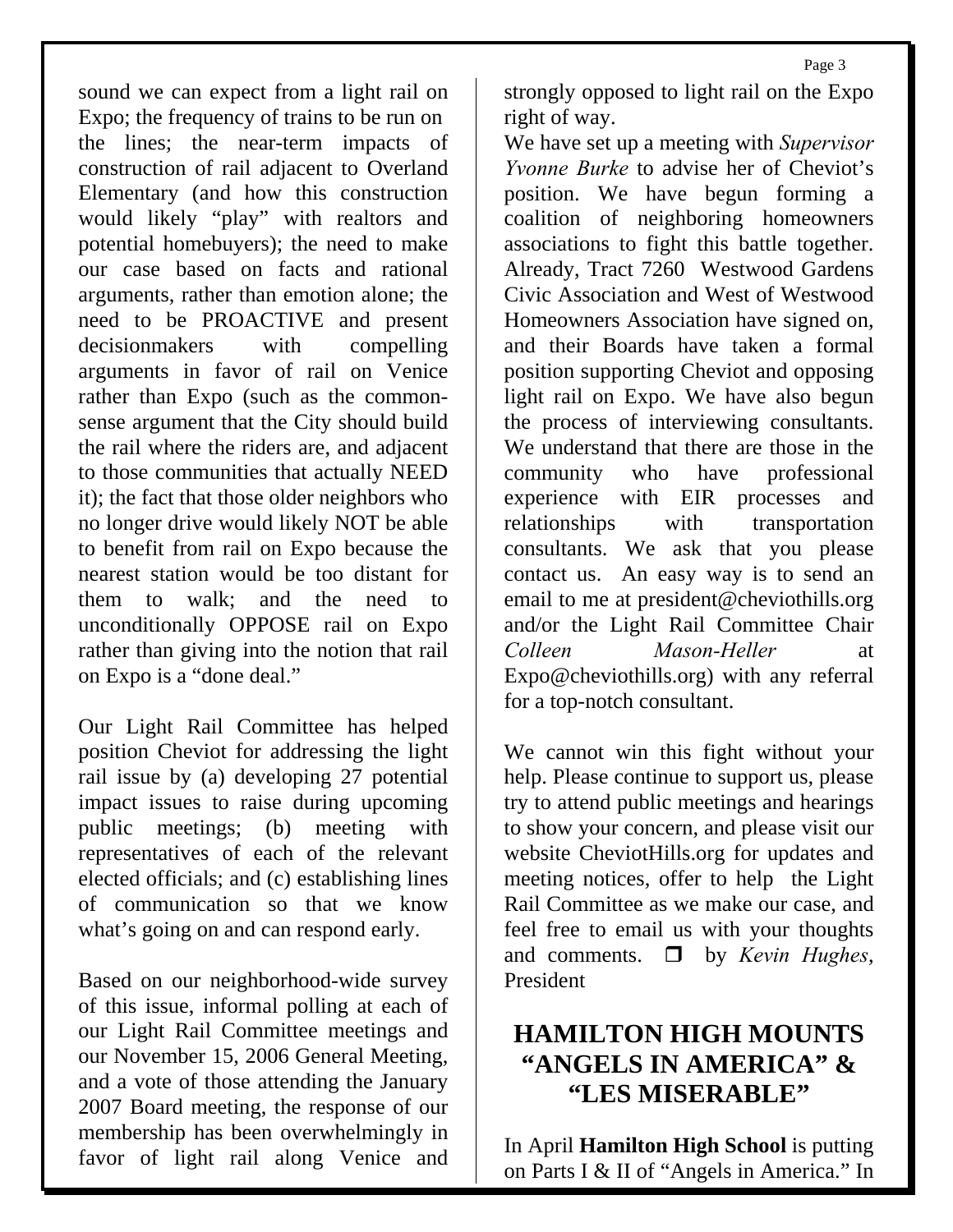Page 4

May the school musical will be "Les Miserable." Please check the school web site hamiltonmusic.org for dates and tickets. Box office for group tickets is: 310-280-1477.

**Hamilton Music Academy** is badly in need of new production equipment, specifically 3 new synthesizers for their bigger musical productions. If anyone can make a tax deductible donation of money or equipment please call *Jackie Shulman* (work: 213-629-9500; cell: 310- 600-6489). by *Carol Bahoric*, schools, parks & libraries committee chair

## *The January 3rd Board Meeting*

The CHHA Board Meeting on January 3, 2007 was the most heavily attended monthly meeting in recent memory. The catalyst clearly was the impending light rail extension through the Westside to Santa Monica. This includes an upcoming scoping meeting in February (look for information on that meeting in the newsletter and on the website), the initial stages of the EIR and the hiring of DMJM to perform a study of route alternatives, mitigations etc. The DMJM representative at the meeting indicated the process for completing, issuing and reviewing the results of the EIR and study will take upwards of two years. However, there will be many opportunities throughout that period for presenting CHHA's position on light rail which the board had to address at this meeting.

After the public comment period, the board considered and voted on two

motions: Motion One: The board will hire a light rail consultant. Motion Two: The Board will support the Venice-Sepulveda route for the proposed Westside light rail extension and will oppose use of the existing right of way which borders Cheviot Hills. That motion passed by a 13 to 0 vote. (One board member did not vote, and one was not present.)

The consultant will be hired after a Scope of Work is developed and is put out to bid. Given the shortness of time before the scoping meeting, the board must act quickly to secure services. The consultant's initial mission is to tout the advantages of the Venice-Sepulveda route while developing a comprehensive report on the deleterious effects using the EXPO right of way will have on the residents of Cheviot Hills. The consultant will also represent the board's position to all third parties who can influence the final decision on light rail routing throughout the EIR period.

The board voted on the motion to support Venice-Sepulveda and oppose use of the EXPO right of way as a result of the following:

Prior surveys cited by board members and the community members present consistently supported the board's adopted position

• An informal hand count of the membership present indicated a clear majority (of 85 members present, 85% supported the board's approved position) of those were in favor of the Venice-Sepulveda route and against use of EXPO.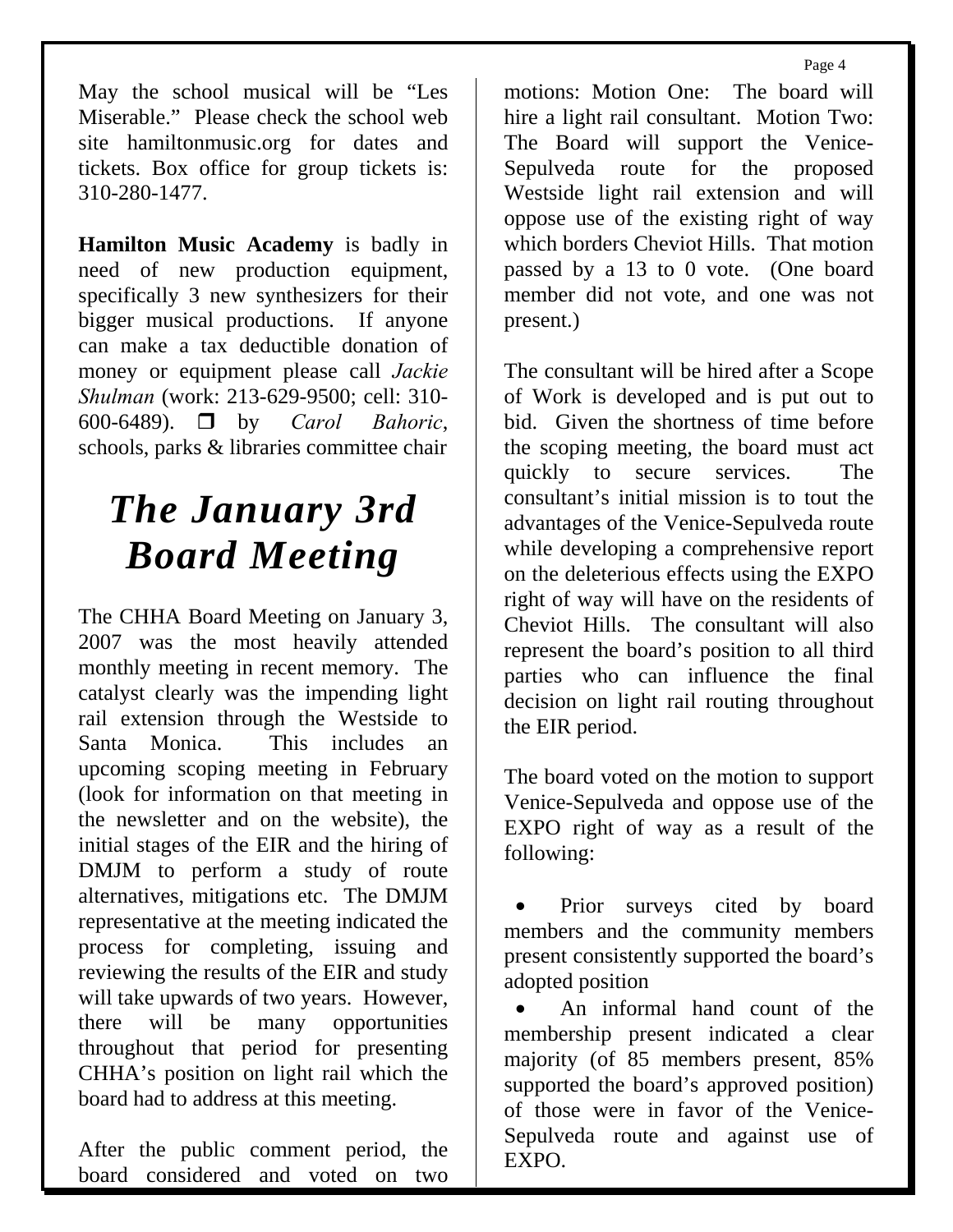• Dissenting positions expressed by a minority of the membership present and members of the board were considered,

but did not affect the final decision. An appeal by the board was made to all members' present to consider the following:

The costs of this ongoing effort, along with existing litigation on other matters, will likely persist for years and will have severe affects on the board's budget.

The need to increase dues paying membership (currently 775 of 1413 households are paid-up) numbers is critical

• The likelihood exists that dues will have to be increased in 2007 to ensure we do not run out of funds

Generally, the members agreed that something would have to be done and supported those notions.

by *Tony Padilla* 

### *Should you Reconsider Your Security Company?*

Because we have received many comments from homeowners who want to explore security company options, we decided to find out what is out there. In investigating other security companies, we would like to offer the following information on ACS Security to our members.

One company, **ACS Security**, is a local security service that offers local alarm monitoring and patrol services for

residential customers. From surveillance and access control to monitoring for fires and fumes, they have all the security services one would need. Their Services Include: Personalized Residential Systems, Alarm Surveillance, Card Access, Access Control, CCTV, Monitoring for Fires and Fumes, Panic Buttons, Medical Buttons, Patrol Services, Vacation Watch, Local Alarm Monitoring, Escort Services.

#### **OTHER FACTS ABOUT ACS**

- $\checkmark$  ACS is the exclusive security company for the Beverlywood Homeowners Association.
- $\checkmark$  All ACS security officers have had a FBI background check and have a California fire arms permit.
- $\checkmark$  ACS' office is in Bel Air.
- $\checkmark$  ACS can convert other systems to work with their system 95% of the time.

If enough homeowners within our Cheviot Hills boundaries decided to utilize ACS Security this is what they have proposed: If 120 homes are utilizing ACS services they will provide 1 car to patrol our neighborhood 8 hours per day, 250 homes will get us 16 hours of patrol per day (1 car), 390 homes will equal 24 hours of patrol per day (1 car). So as you can see there is strength in numbers. If you are unhappy with your current security service, we encourage you to investigate your options. ACS Security's contact for our area is *Mike Brown* (310) 909-3713.

 by *Alisa Griner*, Police & Fire Liaison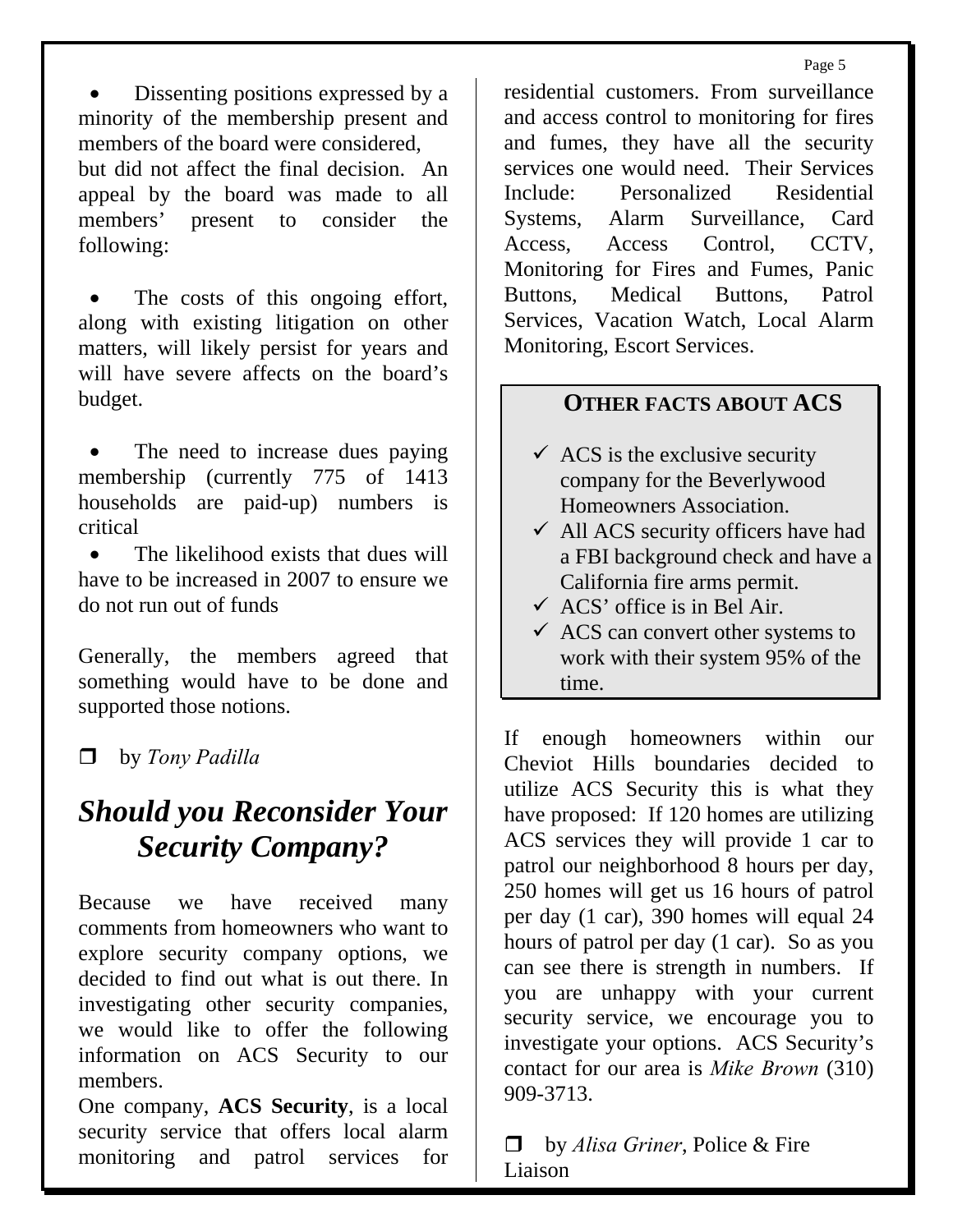Page 6

# *STOP THE BOX*

*No matter where you drive in Los Angeles, you are likely to see "McMansions,"* houses that are much larger than the surrounding houses and, in an effort to build the largest legallypermissible structure, are often shaped like a box. Cheviot Hills certainly has its share of McMansions. In fact, one developer has built almost two dozen of them, and recently purchased another dozen Cheviot properties.

**The McMansion problem has become so acute that the Los Angeles City Council has proposed an ordinance that, among other things, would establish a ratio between lot and house size.** (File No. 06-1293.) The L.A. Department of City Planning has just announced two public hearings for the purpose of discussing the proposed ordinance and other ways of dealing with this growing problem. The dates and locations of these hearing are: **March 21, 2007**, Marvin Braude Building, 6262 Van Nuys Blvd., Room 1A (Van Nuys) and **March 29, 2007**, Medina Parking Facility, 11214 West Exposition Blvd., Los Angeles. For both, Open House 5-6 p.m. and Public Hearing 6:30-8:00 p.m.

Written comments can be sent to *Erick Lopez*, City Planning Department, 200 N. Spring Street, Room 621, Los Angeles, CA 90012. They should reference Case No. CPC-2007-0106-CA and must be received by April 6, 2007. A copy of the proposed ordinance can be found on the CHHA website: http://www.cheviothills. org/mcmansions.htm

This is an important issue for all Los Angeles homeowners, including those who live in Cheviot. The CHHA Neighborhood Preservation Committee will be submitting written comment and making a presentation at the hearings. Questions regarding the proposed ordinance can be sent to the Committee via email at: preservation@cheviot hills.org.  $\Box$  by *Jeff Berman*, Neighborhood Preservation Committee Chair

### *NEW LIGHT ON PICO?*

The L.A. Department of Transportation (DOT) at the request of 20th Century Fox Studios (Fox) is considering installing a traffic signal at Pico Boulevard and Fox' west gate to service its new parking structure. Fox has claimed the right to such a signal and that the signal is necessary for safety reasons. We understand that any signal at that point would not be installed without community involvement, but we are concerned that this might become a reality.

Councilman Weiss' office and the DOT are aware that we and other homeowners associations oppose a traffic signal because it poses a significant danger to our community. It means more Fox commuter and truck traffic on Pico Boulevard, a street fighting gridlock at every intersection. There are 3 schools and a fire station on that street within less than 1/2 mile of that location. We have families and school car pools traversing that exact area to bring children to after school activities at Cheviot Hills Park. We want to make sure that all other possibilities are explored before a traffic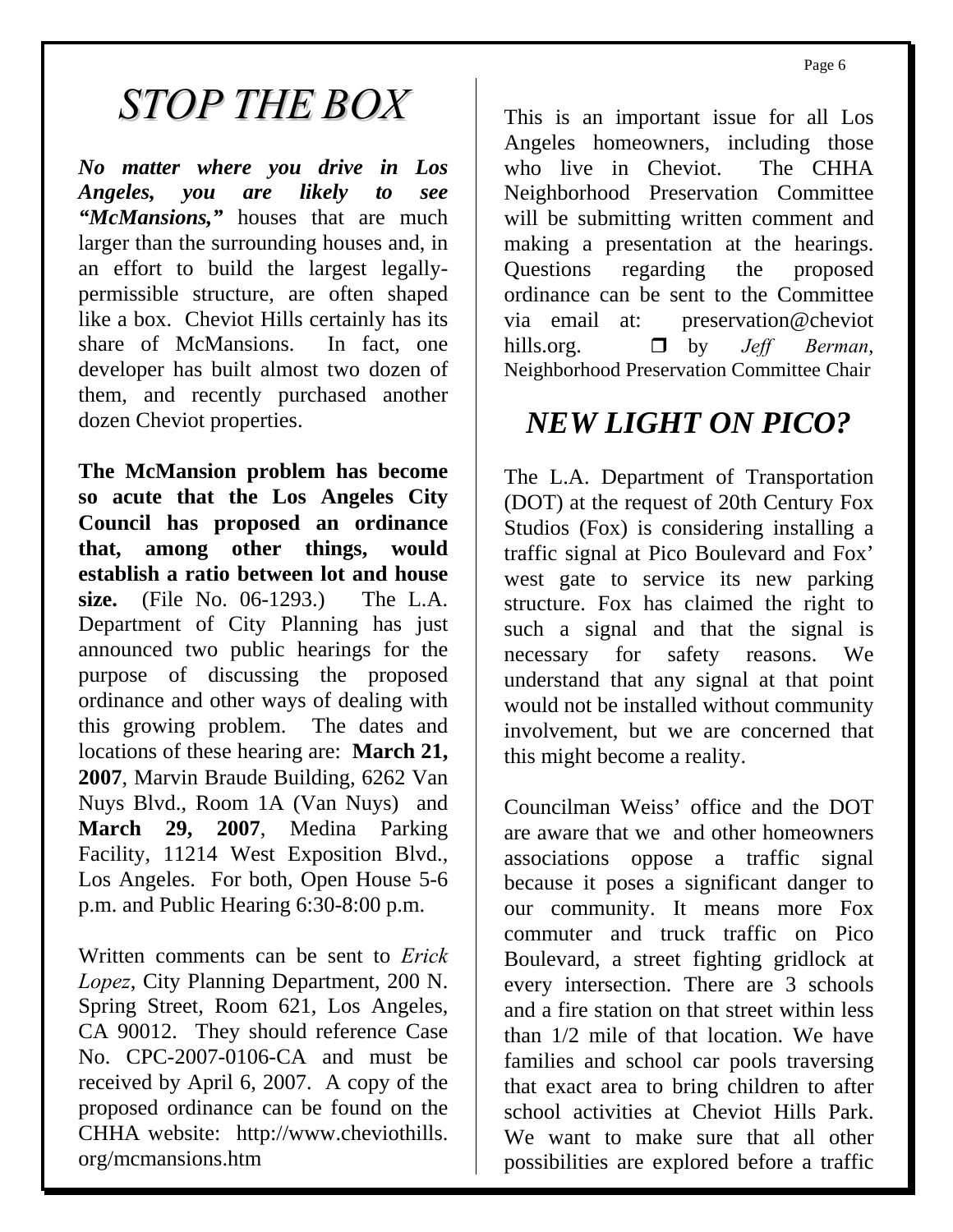signal is installed. CHHA urges you to express your concerns about this matter to our elected officials and DOT by email, phone or mail. We suggest that you oppose the traffic signal and support scheduling of a community meeting with homeowners associations, homeowners, renters, businesses, schools and parents, where *all* get a chance to speak.  $\Box$  by *Carol Bahoric* and *Greg Pulis* 

### *Crime Blog*

We have had some disturbing items in the crime blog. First, there was a "Child Annoyance" reported that could have easily turned into a possible abduction but the quick thinking of an 11 year old girl kept her safe. Please discuss with your child safety precautions and remind your child never to accept a ride or any item from a stranger. Also, it appears that there has been a home invasion robbery in the neighborhood next to ours and a distraction burglary. If you would like to regularly receive such information by email, email crime@cheviothills.org and put "Add Me to Crime Blog" in the subject line. *by Alisa Griner* 

### CHEVIOT HILLS HISTORY

**Our history starts with** *Abraham Lincoln***.** *Abraham Lincoln King* and his wife *Frankie L. le Forge King* were the last owners of the tract land before it was developed into Cheviot Hills. "A. L. King and Frankie L. King" recorded Tract number 1938, "Being a part of a portion of Lot 1, Tract of Francisco Higuera in the Rancho Rincon de los Bueyes" on September 23, 1912.

As some of the first and most prominent residents of The Palms, the *Kings* were well-known; the family's affairs were reported on the Los Angeles Times' society pages, and their home was featured in the paper. The house and ranch were remembered years later by those who grew up in the area, like the late *Mildred Tabor*, a Palms octogenarian who, in the 1990s, lived in the (still standing) charming yellow house just north of Tabor Street on Motor Avenue.

That the *Kings* sold the nascent Cheviot Hills tract in 1923 probably was not happenstance. The Palms (laid out in unincorporated Los Angeles County in 1886) had been annexed to the City of Los Angeles in 1915. The Palms ran north to Manning Avenue (known as Hughes Avenue until 1924), which had been the border between Rancho La Ballona (to the south) and Rancho Rincon de los Bueyes (to the north). On May 16, 1923, the same year that the *Lincolns* sold their ranch to *Frans Nelson & Sons* for development, the area north and west of Palms was annexed to the City of Los Angeles in the **Ambassador Annexation**.



PICTURED IN 1914 *L.A. TIMES* ARTICLE "RENOVATION AT 'THE PALMS'"